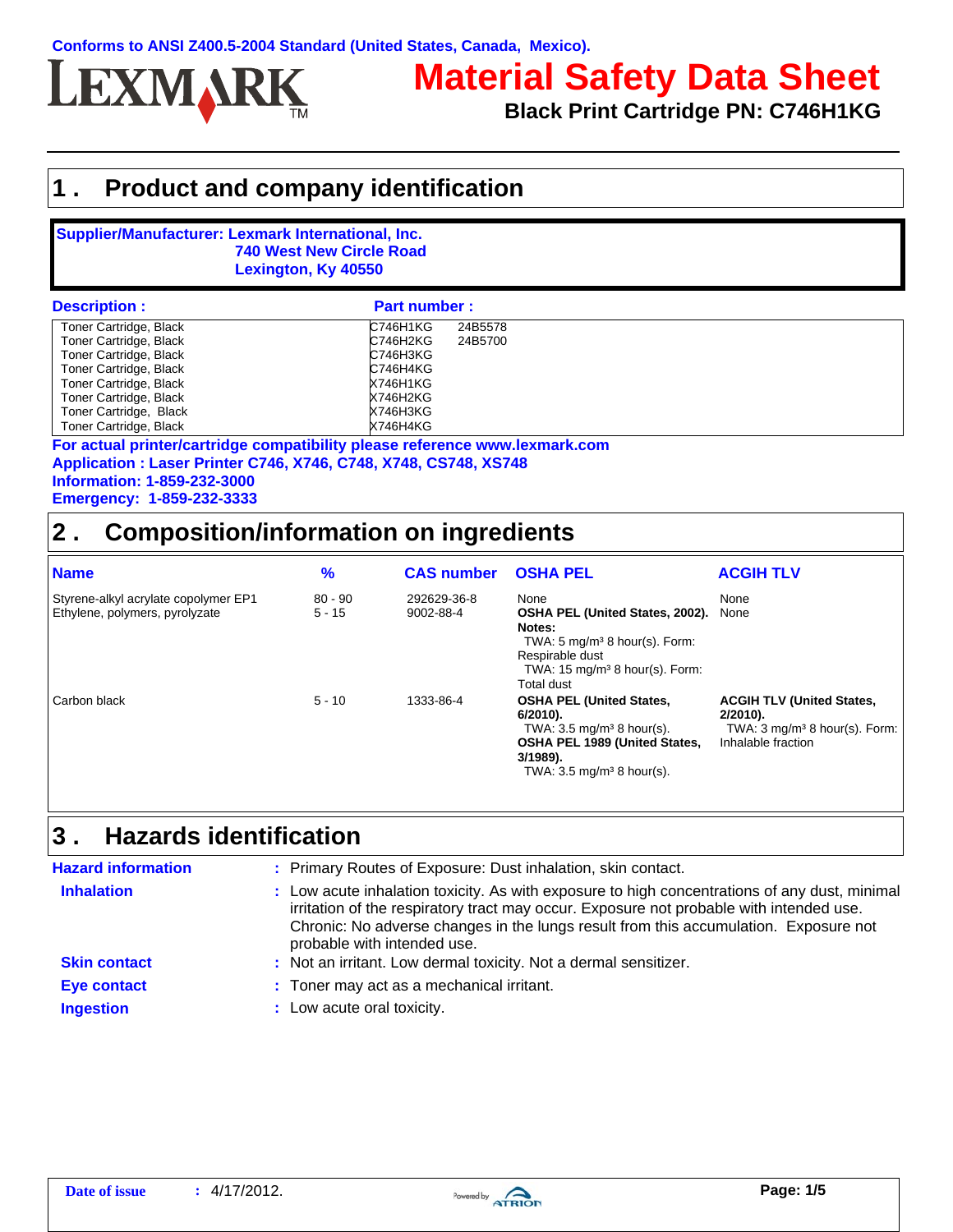

### **4 . First aid measures**

| <b>Inhalation</b>            | : If symptoms, such as shortness of breath or persistent coughing are experienced, remove<br>source of contamination and move individual to fresh air. If symptoms persist, seek<br>medical attention. |
|------------------------------|--------------------------------------------------------------------------------------------------------------------------------------------------------------------------------------------------------|
| <b>Skin contact</b>          | : Wash with soap and water. Should irritation occur, seek medical attention.                                                                                                                           |
| <b>Eye contact</b>           | : Do not rub eyes. Flush immediately with plenty of water. Remove contact lenses and<br>continue flushing for at least 15 minutes. If irritation develops and persists, seek medical<br>attention.     |
| <b>Ingestion</b>             | : Do not induce vomiting. Never give anything by mouth to an unconscious person. Get<br>medical attention if symptoms appear.                                                                          |
| <b>Aggravated conditions</b> | : Exposure to high airborne dust concentrations, including toner, may aggravate existing<br>respiratory conditions.                                                                                    |
| <b>Notes to physician</b>    | : No specific antidote.                                                                                                                                                                                |

#### **Fire-fighting measures 5 .**

| <b>Flash point</b>                                       | : Solid, not applicable.                                                                                                                                              |
|----------------------------------------------------------|-----------------------------------------------------------------------------------------------------------------------------------------------------------------------|
| <b>Auto-ignition temperature</b>                         | : Not applicable.                                                                                                                                                     |
| <b>Flammable limits</b>                                  | : Not determined.                                                                                                                                                     |
| <b>Extinguishing media</b>                               | : Carbon dioxide, water spray or fog, dry chemical or foam.                                                                                                           |
| <b>Hazardous combustion</b><br>products                  | : Carbon monoxide, carbon dioxide, unidentified organics.                                                                                                             |
| <b>Special exposure hazards</b>                          | : Like many finely divided materials, toner dust, in high concentrations can form an<br>explosive mixture in air which, if ignited, could result in a dust explosion. |
| <b>Special protective</b><br>equipment for fire-fighters | : Fire fighters should wear full protective clothing, including self-contained breathing<br>apparatus.                                                                |
| <b>NFPA Rating</b>                                       | : Health: 1 Flammability: 1 Reactivity: 0                                                                                                                             |
| <b>HMIS Classification</b>                               | : Health: 1* Flammability: 1 Reactivity: 0                                                                                                                            |

#### **Accidental release measures 6 .**

| <b>Personal precautions</b>      | : None required for intended use in printer.                                                                                                                                                                                                                                                                                                                            |
|----------------------------------|-------------------------------------------------------------------------------------------------------------------------------------------------------------------------------------------------------------------------------------------------------------------------------------------------------------------------------------------------------------------------|
| <b>Environmental precautions</b> | Disposal is subject to national, state, regional, or provincial regulations.                                                                                                                                                                                                                                                                                            |
| <b>Methods for cleaning up</b>   | : If a dust cloud is possible due to a spill, remove all sources of ignition such as open<br>sparks, flames, or static discharge to prevent the ignition of the dust. Minimize dust<br>generation during clean up. Sweep up spill with non-metallic broom and dustpan.<br>Contain for disposal. Oil permeated sweeping compound may be useful in cleaning up<br>spills. |

**:** Store in a cool, dry place. Store away from oxidizing material.

#### **Handling and storage 7 .**

**Handling**

**:** Avoid generating dust. To avoid damage to cartridge and accidental contact with toner, keep out of reach of children.

### **Storage**

### **8 . Exposure controls/personal protection**

| <b>Engineering measures</b> | : Not required. Use in a well-ventilated area. |
|-----------------------------|------------------------------------------------|
| <b>Respiratory</b>          | : None required for intended use in printer.   |
| <b>Gloves</b>               | : None required for intended use in printer.   |
| <b>Skin protection</b>      | : None required for intended use in printer.   |
| <b>Eyes</b>                 | : None required for intended use in printer.   |

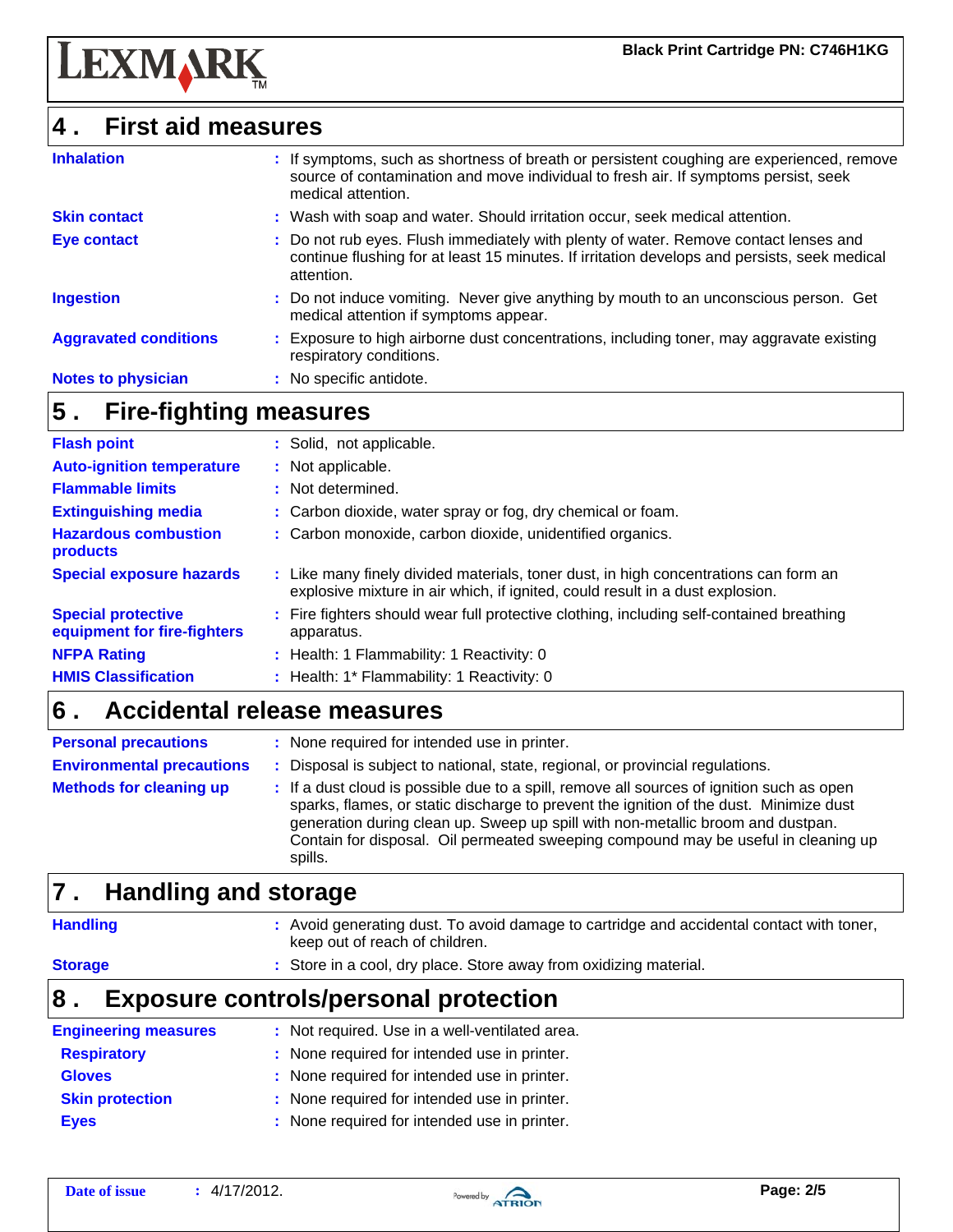

### **Physical and chemical properties 9 .**

| <b>Physical state</b>         | : Solid. [Toner Cartridge] |
|-------------------------------|----------------------------|
| <b>Color</b>                  | $:$ Black.                 |
| <b>Odor</b>                   | : Faint odor (Plastic.)    |
| <b>Vapor density</b>          | : Not applicable.          |
| <b>Solubility</b>             | : Insoluble in water.      |
| <b>Melting/freezing point</b> | : Not determined.          |
| <b>Specific gravity</b>       | : Not determined.          |
| <b>Volatility</b>             | : Not determined.          |
| <b>Evaporation rate</b>       | : Not applicable.          |
|                               |                            |

### 10 . Stability and reactivity

| <b>Stability and reactivity</b>            | : The product is stable.                                         |
|--------------------------------------------|------------------------------------------------------------------|
| <b>Conditions to avoid</b>                 | : Keep away from heat, flame, sparks and other ignition sources. |
| <b>Materials to avoid</b>                  | : Strong oxidizing materials.                                    |
| <b>Hazardous decomposition</b><br>products | : Carbon monoxide, carbon dioxide, unidentified organics.        |
| <b>Hazardous polymerization</b>            | : Will not occur.                                                |
| <b>Additional guidelines</b>               | : None known.                                                    |

# **11 . Toxicological information**

| <b>Primary routes of exposure :</b> Inhalation of dust, skin contact. |                                                                                                                                                                                                                                                                                                                                                                                                                                                                    |              |                                 |                 |
|-----------------------------------------------------------------------|--------------------------------------------------------------------------------------------------------------------------------------------------------------------------------------------------------------------------------------------------------------------------------------------------------------------------------------------------------------------------------------------------------------------------------------------------------------------|--------------|---------------------------------|-----------------|
| <b>Ingestion</b>                                                      | : Low acute oral toxicity. Exposure not probable with intended use.                                                                                                                                                                                                                                                                                                                                                                                                |              |                                 |                 |
| <b>Acute toxicity oral rat LD50 :</b><br>(mg/kg)                      |                                                                                                                                                                                                                                                                                                                                                                                                                                                                    |              |                                 |                 |
| <b>Product/ingredient name</b>                                        | <b>Species</b>                                                                                                                                                                                                                                                                                                                                                                                                                                                     | <b>Dose</b>  | <b>Result</b>                   | <b>Exposure</b> |
| Toner.                                                                | Rat                                                                                                                                                                                                                                                                                                                                                                                                                                                                | >5000 mg/l   | LC50 Inhalation<br>Particulate. | 4 hours         |
|                                                                       | Rat                                                                                                                                                                                                                                                                                                                                                                                                                                                                | >5000 mg/kg  | LD50 Oral                       |                 |
| Carbon black                                                          | Rat                                                                                                                                                                                                                                                                                                                                                                                                                                                                | >15400 mg/kg | LD50 Oral                       |                 |
| <b>Inhalation</b>                                                     | : Low acute inhalation toxicity. As with exposure to high concentrations of any dust, minimal<br>irritation of the respiratory tract may occur. Pure carbon black, a minor component of this<br>product, has been listed by IARC as a group 2B (possible carcinogen). This classification<br>is based on rat "lung particulate overload" studies performed with airborne particulate.<br>Toner is not listed by IARC, NTP, or OSHA.                                |              |                                 |                 |
| <b>Aggravating conditions</b>                                         | : Exposure to high airborne dust concentrations, including toner, may aggravate existing<br>respiratory conditions.                                                                                                                                                                                                                                                                                                                                                |              |                                 |                 |
| <b>Potential chronic health</b><br>effects                            | : CARCINOGENIC EFFECTS: Classified None. by NIOSH [Ethylene, polymers,<br>pyrolyzate]. Classified 3 (Not classifiable for humans.) by IARC [Ethylene, polymers,<br>pyrolyzate]. Classified + (Proven.) by NIOSH [Carbon black]. Classified A3 (Proven for<br>animals.) by ACGIH, 2B (Possible for humans.) by IARC [Carbon black].<br><b>MUTAGENIC EFFECTS:</b> Toner is negative (nonmutagnenic) in the Ames assay.<br><b>TERATOGENIC EFFECTS: Not available.</b> |              |                                 |                 |
| <b>Exposure limit values</b>                                          | : Toner dust is a particulate not otherwise classified (PNOC) or regulated (PNOR).                                                                                                                                                                                                                                                                                                                                                                                 |              |                                 |                 |

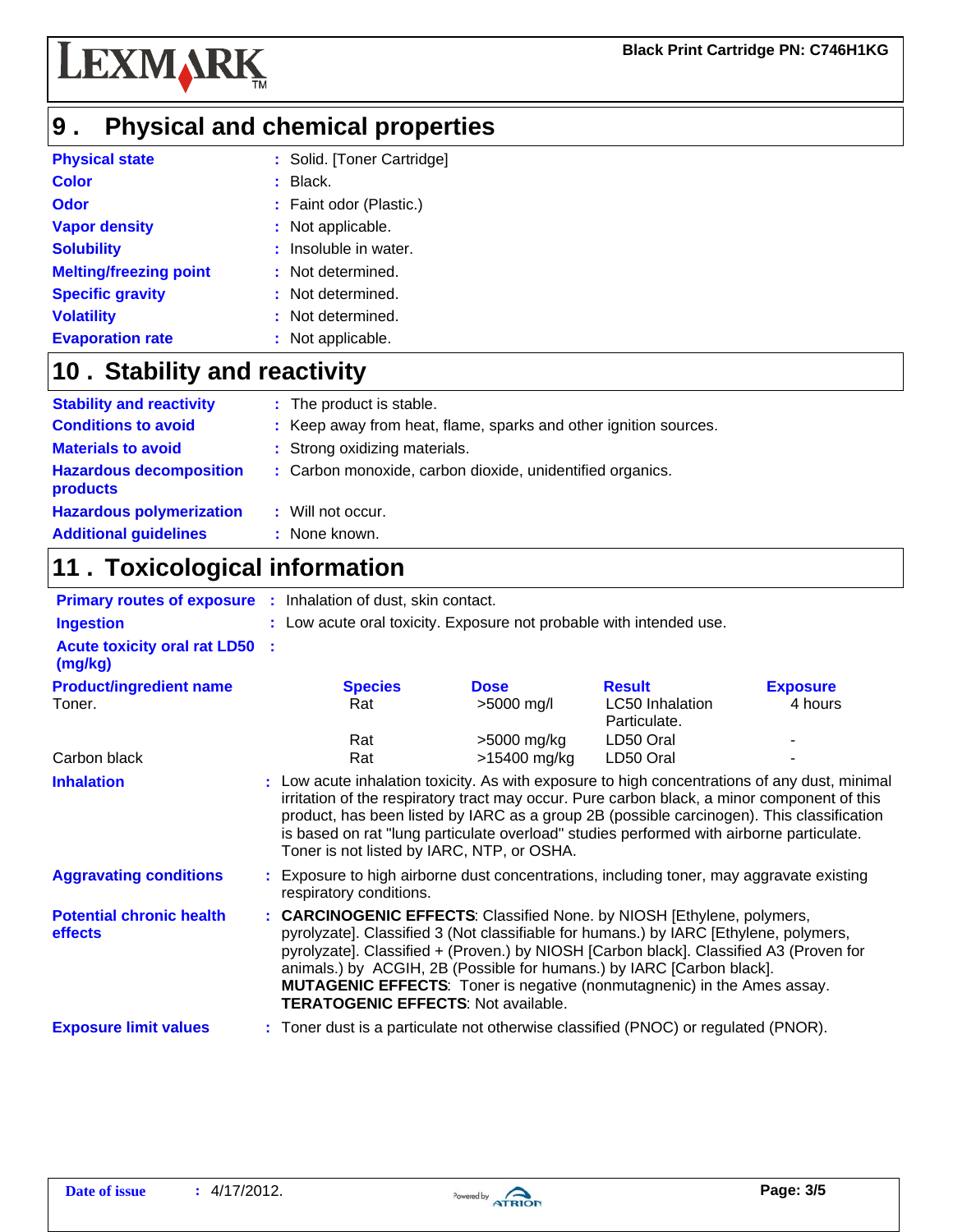

# 12. Ecological information

- **Mobility CONSIDERENT RESOCIETY CONSIDERED ASSESSMENT RESOCIETY NOTE CONSIDERED ASSESSMENT RESOCIETY CONSIDERED ASSESSMENT RESOCIETY CONSIDERED ASSESSMENT RESOCIETY CONSIDERED ASSESSMENT RESOCIETY CONSIDERE**
- **Persistence/degradability Other information Bioaccumulative potential :** Not determined.
	- Not determined. **:**
	- : None known.

## **13. Disposal considerations**

**Waste disposal**

**:** This product is not a listed hazardous waste in accordance with Federal Regulation 40 CFR Part 261. If discarded in its purchased form, this product would not be a hazardous waste either by listing or by characteristic. However, under RCRA, it is the responsibility of the product user to determine at the time of disposal whether a material has been contaminated and should be classified as a hazardous waste. Disposal is subject to local, state and federal regulations.

# **14 . Transport information**

Not regulated by any transport mode.

### **Regulatory information 15 . Canada United States TSCA (USA)** : All ingredients are listed on the Toxic Substances Control Act (TSCA) inventory, have been registered, or are exempt. **WHMIS (Canada) :** Not controlled under WHMIS (Canada). **SARA / EPCRA (USA)** : None of the ingredients in this product has a final reportable quantity (RQ) under Emergency Planning and Community Right-to Know Act (EPCRA)- Section 302: Extremely Hazardous Substances (EHS) or notification requirements for EHS under Section 304. **California Prop. 65** : This product contains no known materials at levels which the State of California has found to cause cancer, birth defects or other reproductive harm - California Proposition 65. **EINECS (Europe) :** All ingredients are listed on the European Inventory of Existing Commercial Substances (EINECS) list, have been registered on the European List of New Chemical Substances (ELINCS), or are exempt. **ENCS (Japan) :** All ingredients are listed on the Japanese Existing and New Chemical Substances (ENCS) list, have been registered, or are exempt. **AICS (Australia) :** All ingredients are listed in Australian Inventory of Chemical Substances (AICS), have been registered, or are exempt. **International regulations lists DSL/NDSL** : All ingredients are listed on the Canadian Domestic Substances List (DSL), have been registered on the Non-Domestic Substances List (NDSL), or are exempt. **Mexico Classification :** Health: 1 Flammability: 1 Reactivity: 0 **Korea inventory (KECI) :** All ingredients are listed on the Korean Existing Chemicals List (ECL), have been registered, or are exempt. **China inventory (IECSC)** : All ingredients are listed on the Chinese inventory (IECSC) or are exempt. **REACH Status : EU (REACH): All components of the toner formulation are registered, pre-registered or** exempt under REACH. Pre-registered chemicals will be registered between 2011 and 2018.